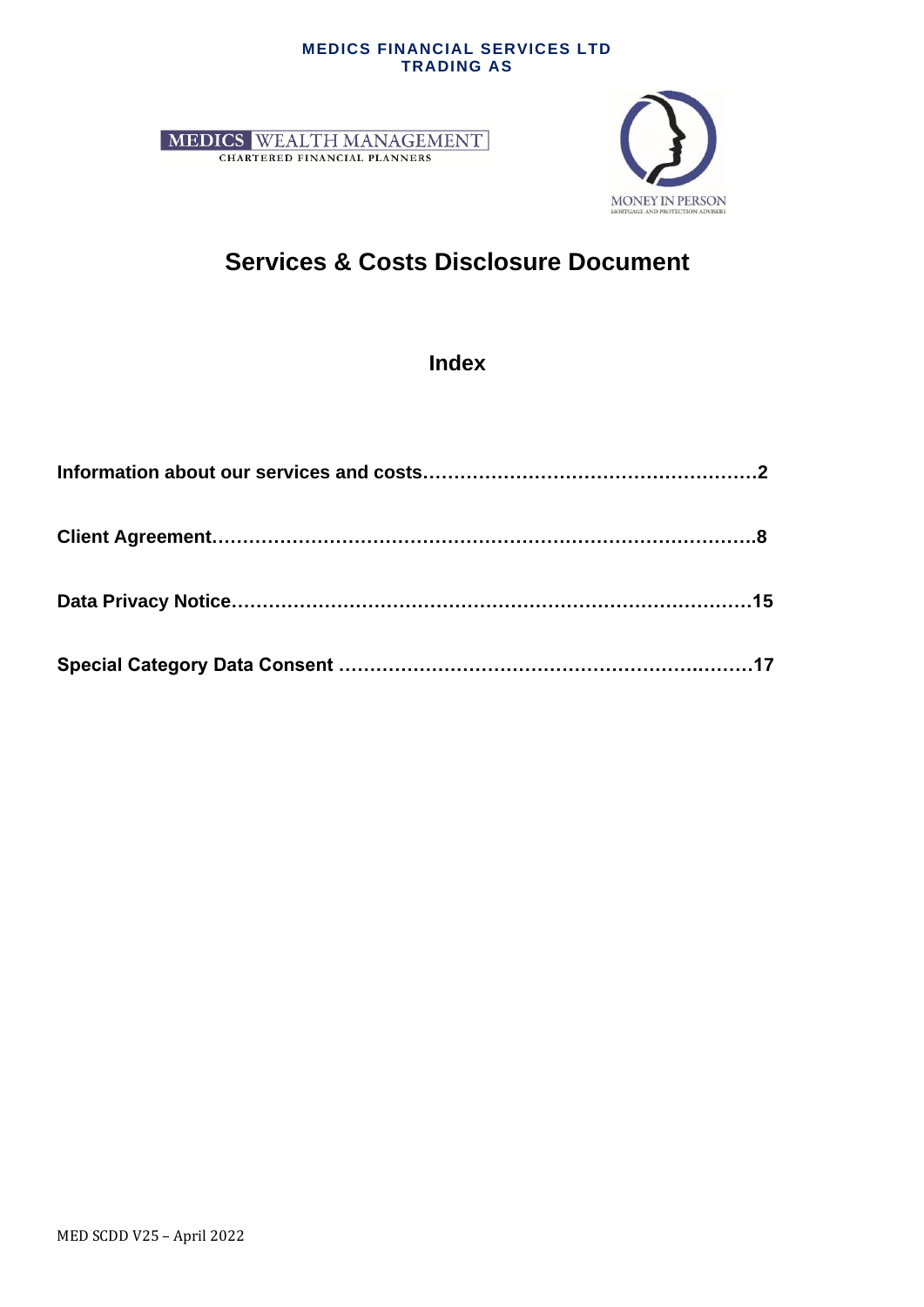## **Information about our services & costs**

**Medics Wealth Management Tamworth Enterprise Centre Philip Dix House Corporation Street Tamworth B79 7DN**

**01827 53310 enquiries@medicswealth.com**

**We are an intermediary that is acting on your behalf when delivering our services to you.** 

**You should use the information provided within this document to decide if our services are right for you.**

## **What Type of Service Will We Provide To You?**

Independent advice – We will advise and make a recommendation for you after we have assessed your needs. Our recommendation will be based on a sufficient range of retail investment products, financial instruments, and structured deposits.

A 'sufficient range' means that the products and services that we will advise on and recommend will be sufficiently diverse with regards to their type and issuers or product providers to ensure that our clients investment objectives can be suitably met.

## **What will you have to pay for our investment services**

You will pay for our services on the basis of an adviser charge.

We will discuss your payment options with you and answer any questions you have. We will not charge you until we have agreed with you how we are to be paid.

We will discuss with you the basis of our charges, based on the types(s) of work we are asked to undertake for you.

We will discuss with you when you will have to pay our charges, both initial and ongoing.

All charge amounts quoted below are exclusive of VAT, expenses, and disbursements; these will be added to the invoice if applicable.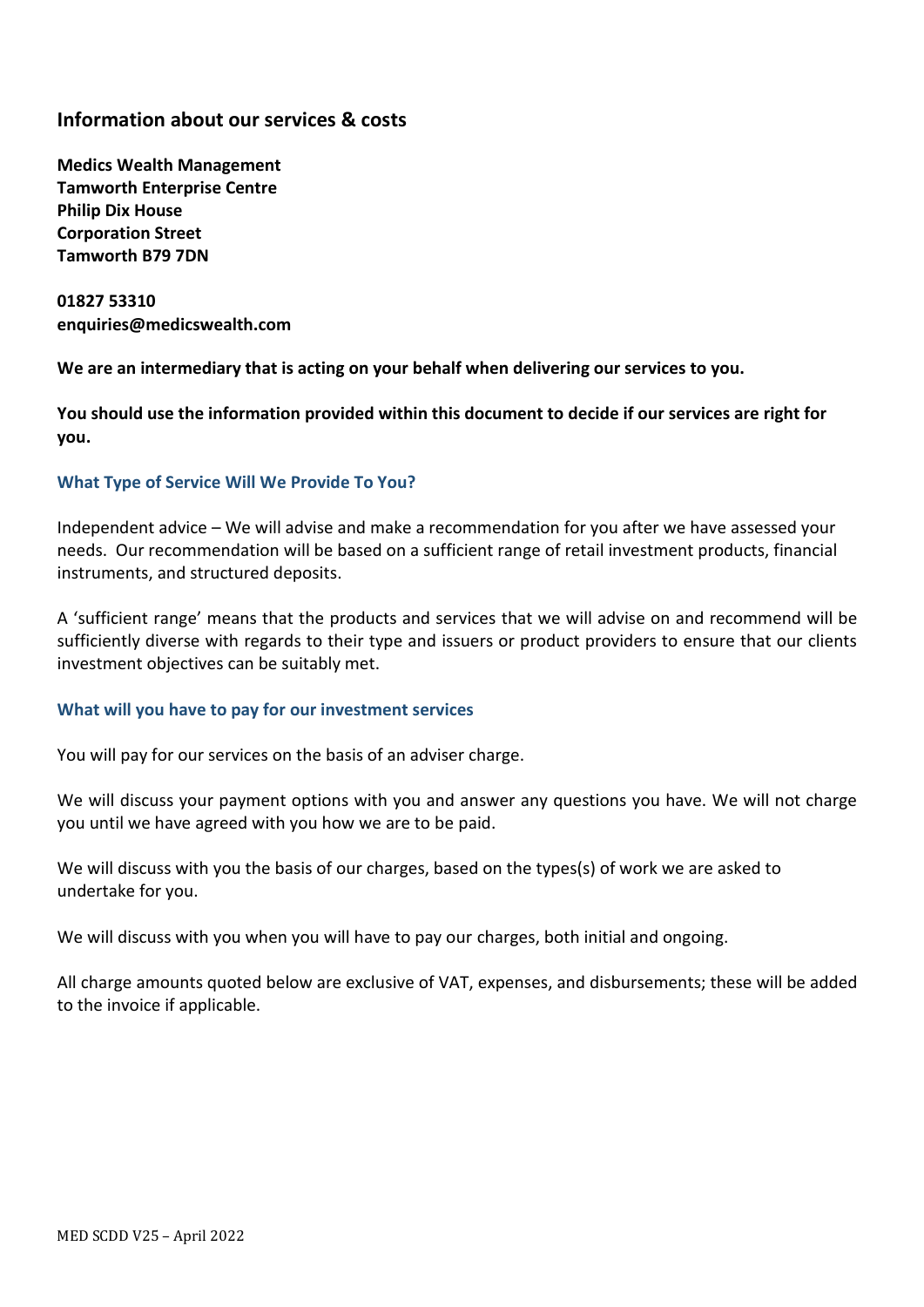## **Costs of our Services**

We charge fees for our services, typically as follows:

## **Charges for our** *Initial* **Service**

Our initial advice will be appropriate for you, based on your requirements and circumstances at that time. We will not automatically ensure that any initial advice remains suitable for you at a later date unless you select to receive ongoing services from us.

Our services cover a wide range of situations. Perhaps you wish to invest a sum of money which you have recently received or is currently in cash deposits - an inheritance or a pension lump sum, for example. Or maybe you already have invested assets, but you are looking to appoint us as your financial advisers. We will review the existing investments and consider their suitability and where appropriate make recommendations and implement these. Initial advice charges depend on the complexity of the advice you require.

Here is our tariff of typical charges for Initial Advice:

The following table outlines the typical services we offer, what would be provided as part of each service, and an indication of the costs**.** 

Where you require advice or services that fall outside the list of services outlined below please contact us to discuss your requirements and for details of indicative costs.

| <b>Service Category</b>                                                                                  | <b>Initial Adviser Charge</b>                                                                                                                |  |  |
|----------------------------------------------------------------------------------------------------------|----------------------------------------------------------------------------------------------------------------------------------------------|--|--|
| <b>Standard</b>                                                                                          |                                                                                                                                              |  |  |
| Examples: Lump-sum investment in ISA or similar, annuity<br>purchase at retirement, pension contribution | £695 + 1% of the amount to be invested.                                                                                                      |  |  |
| <b>Complex</b>                                                                                           |                                                                                                                                              |  |  |
| Examples: Pension drawdown, pension consolidation,<br>Inheritance Tax planning, Care Fees planning       | £995 + 1% of the amount to be invested.                                                                                                      |  |  |
| <b>Defined Benefit Pension Transfer</b>                                                                  |                                                                                                                                              |  |  |
| Abridged advice*                                                                                         | £495                                                                                                                                         |  |  |
| Full advice*                                                                                             | $£1,495 + 1\%$ of the Cash Equivalent Transfer<br>Value<br>(The cost paid for Abridged Advice will be<br>credited against full advice cost.) |  |  |
| * A transfer cannot take place unless Full Advice has been provided. Abridged advice is                  |                                                                                                                                              |  |  |
| designed to clarify whether Full Advice is necessary, or whether a transfer would be<br>inadvisable.     |                                                                                                                                              |  |  |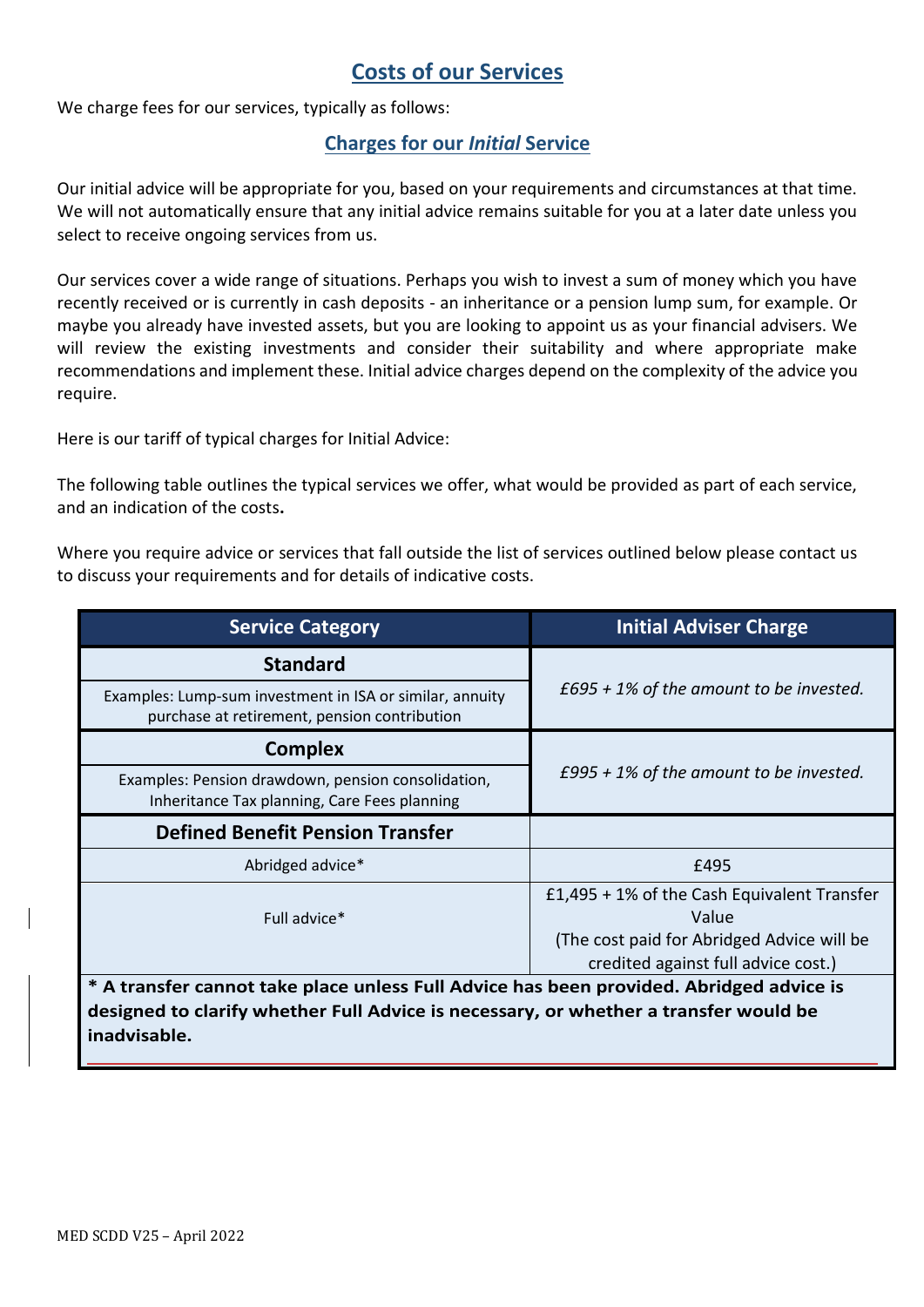To help make this clearer, here are three practical examples:

| <b>Practical Examples</b>                                 |                 |                                                                   |  |
|-----------------------------------------------------------|-----------------|-------------------------------------------------------------------|--|
| <b>Advice Type</b>                                        | <b>Category</b> | Initial Adviser Charge based on investment amount of £100,000     |  |
| Single lump-sum<br>investment                             | Standard        | £495 + £1,000 (i.e. 1% of the amount to be invested) = $£1,495$   |  |
| Moving into Pension<br>Drawdown                           | Complex         | £995 + £1,000 (i.e. 1% of the amount to be invested) = $£1,995$   |  |
| Advice on a Defined<br><b>Benefit Pension</b><br>Transfer | Specialist      | £1,495 + £1,000 (i.e. 1% of the amount to be invested) = $£2,495$ |  |

As part of our Initial Advice Service we will do the following:

| <b>What Will We Do For You</b>           |                                                                                                                                                                                                                                                                                                                                                                                                                                                                                                                                                                  |  |  |
|------------------------------------------|------------------------------------------------------------------------------------------------------------------------------------------------------------------------------------------------------------------------------------------------------------------------------------------------------------------------------------------------------------------------------------------------------------------------------------------------------------------------------------------------------------------------------------------------------------------|--|--|
| In each case we will:                    | Establish your financial planning goals/objectives;<br>Obtain full details of your assets, liabilities, income, and expenditure;<br>Review your existing plans/policies, including pensions, investments, and<br>protection policies to see if they are still appropriate for your needs;<br>Identify whether you need to take any additional actions or make further<br>provision to achieve your goals;<br>Provide you with a report outlining our findings and recommended<br>actions;<br>Arrange any appropriate plans or policies if you accept our advice. |  |  |
| Additionally, where<br>relevant we will: | Establishing your target retirement income and retirement age;<br>An analysis of your existing pension provision and identification of any<br>potential shortfall at retirement;<br>Consider any specific requirements or preferences you may have.                                                                                                                                                                                                                                                                                                              |  |  |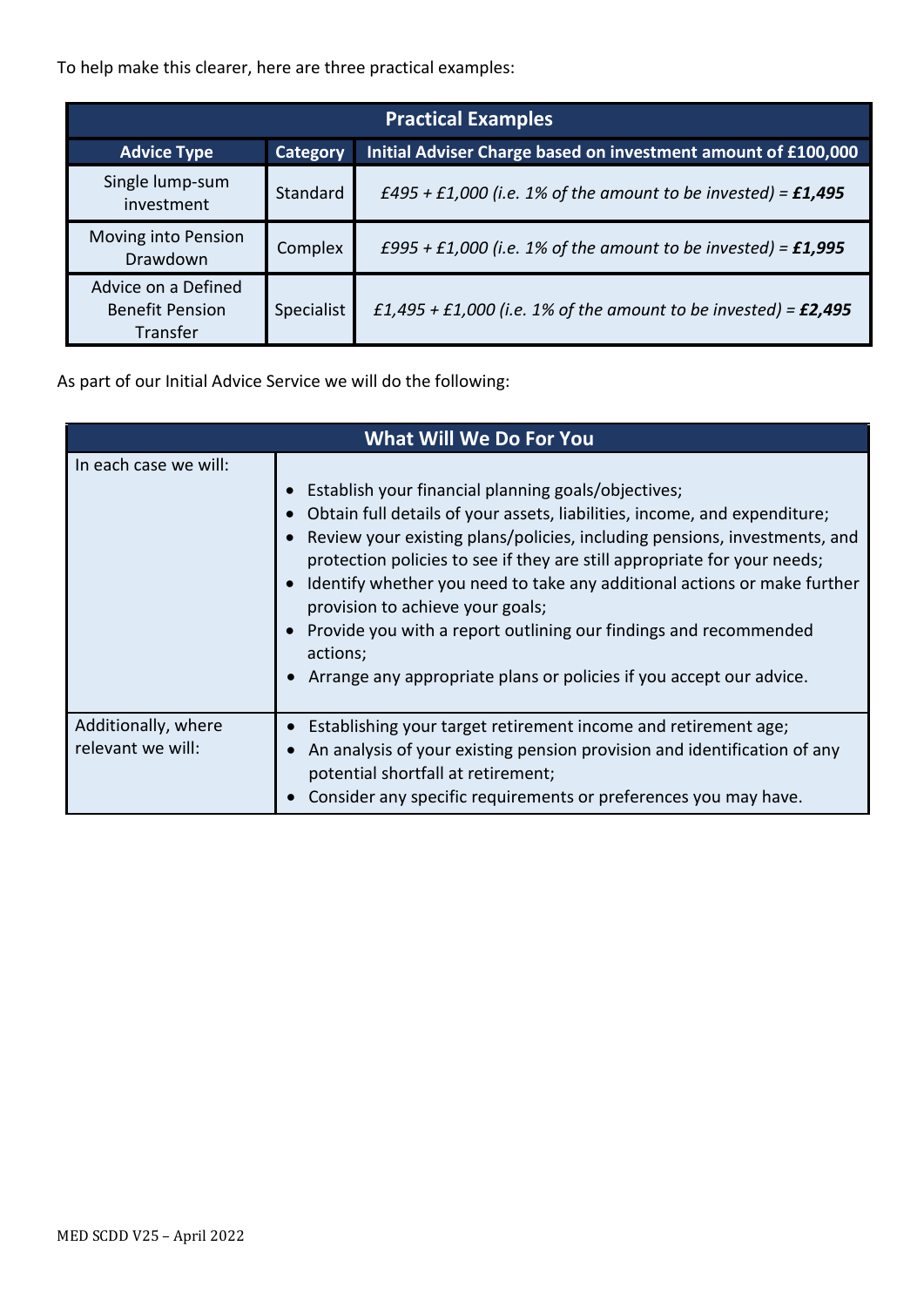# **Charges for our** *Ongoing* **Services**

| <b>Ongoing Advice Charges</b>                                                                                                    |                                                                                                                                                                                                                                                                                                                                                                                                                                                     |                                                                                                                                                                                                                                                                                                     |  |
|----------------------------------------------------------------------------------------------------------------------------------|-----------------------------------------------------------------------------------------------------------------------------------------------------------------------------------------------------------------------------------------------------------------------------------------------------------------------------------------------------------------------------------------------------------------------------------------------------|-----------------------------------------------------------------------------------------------------------------------------------------------------------------------------------------------------------------------------------------------------------------------------------------------------|--|
| The services you receive for our ongoing advice service will depend on the amount of funds under our<br>advice as follows:       |                                                                                                                                                                                                                                                                                                                                                                                                                                                     |                                                                                                                                                                                                                                                                                                     |  |
| <b>Service</b>                                                                                                                   | <b>Key Features</b>                                                                                                                                                                                                                                                                                                                                                                                                                                 | <b>Charges and examples</b>                                                                                                                                                                                                                                                                         |  |
| <b>Choice</b>                                                                                                                    | For clients with £150,000 to £400,000 under<br>advice.<br>Annual meeting and an annual progress<br>report with a review of your financial<br>strategy.<br>Rebalancing of investments as required.<br>Ongoing contact with your adviser<br>throughout the year without further charge.                                                                                                                                                               | We charge 0.5% of the fund value<br>for this service.<br>For example, for a fund value of<br>£150,000 our annual charge will be:<br>£150,000 x 0.5% = £750                                                                                                                                          |  |
| <b>Aspire</b>                                                                                                                    | For clients with £400,000 to £800,000 under<br>$\bullet$<br>advice.<br>Annual meetings and an annual progress<br>report with a review of your financial<br>strategy.<br>An additional six-monthly review meeting.<br>Rebalancing of investments as required.<br>Ongoing contact with your adviser<br>throughout the year without further charge.<br>No further initial fees for reorganising<br>existing investments.                               | We charge a standard 0.5% of the<br>fund value for this service.<br>For example, for a fund value of<br>£400,000 our annual charge will be:<br>£400,000 x $0.5\%$ = £2,000                                                                                                                          |  |
| <b>Preference</b>                                                                                                                | For clients with £800,000 or more under<br>$\bullet$<br>advice.<br>Annual meetings and an annual progress<br>report with a review of your financial<br>strategy.<br>Additional meetings up to a maximum of four<br>per annum.<br>Rebalancing of investments as required.<br>Ongoing contact with your adviser<br>throughout the year without further charge.<br>No initial advice fees for new investments or<br>reorganising existing investments. | We charge a standard 0.5% per year<br>of the fund value for this service for<br>a fund value up to £1,999,999<br>For example, for a fund value of<br>£1,000,000 our annual charge will<br>be:<br>£1,000,000 x 0.5% = £5,000<br>Funds over £2,000,000 will benefit<br>from a reduced bespoke charge. |  |
| If any additional services are required, which are not included in your Service Level, then these will be<br>charged separately. |                                                                                                                                                                                                                                                                                                                                                                                                                                                     |                                                                                                                                                                                                                                                                                                     |  |

The minimum fee for Ongoing Advice Services is £750 per year.

We will tell you if you have to pay VAT.

The value of an investment can rise and fall over time with investment performance; therefore, the actual charge may rise or fall depending on the investment performance. However, the *percentage* will remain the same.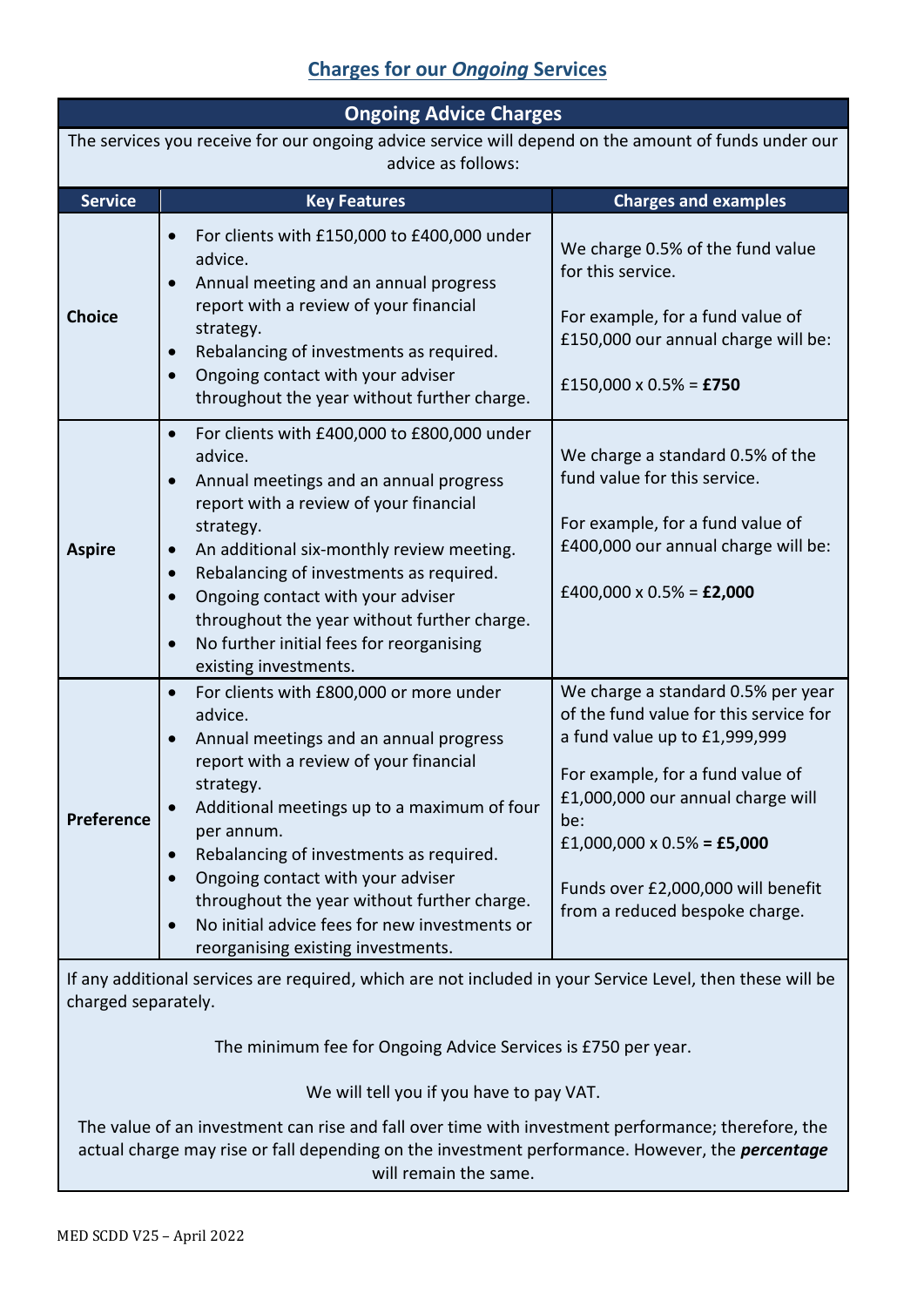In addition to our initial services, you can ask us to undertake further services on an ongoing basis. Full details of any ongoing services that we offer are available upon request

You may at any time cancel an Ongoing Advice Service by serving your notification of cancellation to us in writing. Upon receipt of your cancellation notice for an Ongoing Advice Service we will arrange for any future payment of any associated charges to cease.

Our typical adviser charges are noted on the previous pages. The exact amount may be more or less than this but will be specifically agreed with you based on the work you ask us to do for you.

We will confirm the actual adviser charges in writing within our separate 'Services & Payment Agreement' before providing our services to you.

If we do not agree a fixed adviser charge with you at outset, you may ask us for an estimate of how much in total we might charge for any service(s) provided. You may also ask us not to exceed a given amount without checking with you first.

Before we provide any services to you, we will gather information about your circumstances and needs. We will not make a charge for this.

Once agreed, the 'adviser charge' amount will not change, except where your needs or circumstances differ from our initial expectations.

We will tell you how much the total initial 'adviser charge' will be before you complete an investment, but you may ask for this information earlier.

## **Your Payment options**

## **Settling your Initial Adviser Charge by a single payment**

We can often arrange payment of our adviser charge from your investment amount, through the provider of the recommended investment product. Alternatively, you may choose to settle the payment via cheque/BACS

The agreed fee will become payable upon completion of our work, whether you subsequently act upon our recommendations or not. You will be required to settle the payment of your initial adviser charge within 28 days of completion of our work.

## **Payment for Ongoing Services**

You will be charged on a monthly basis (i.e.1/12 of the annual amount per month). However, payment may be paid annually to us if you prefer. We can often arrange payment of our adviser charge from your investment amount through the provider of the recommended investment product. Alternatively, you may choose to settle the payment via cheque/BACS.

## **Information about other costs and associated charges**

## **Aggregated Costs and Charges**

We will also provide you with an Aggregated Costs document in relation to certain investment types. This will provide you with information on the total costs to you of the financial products and services that have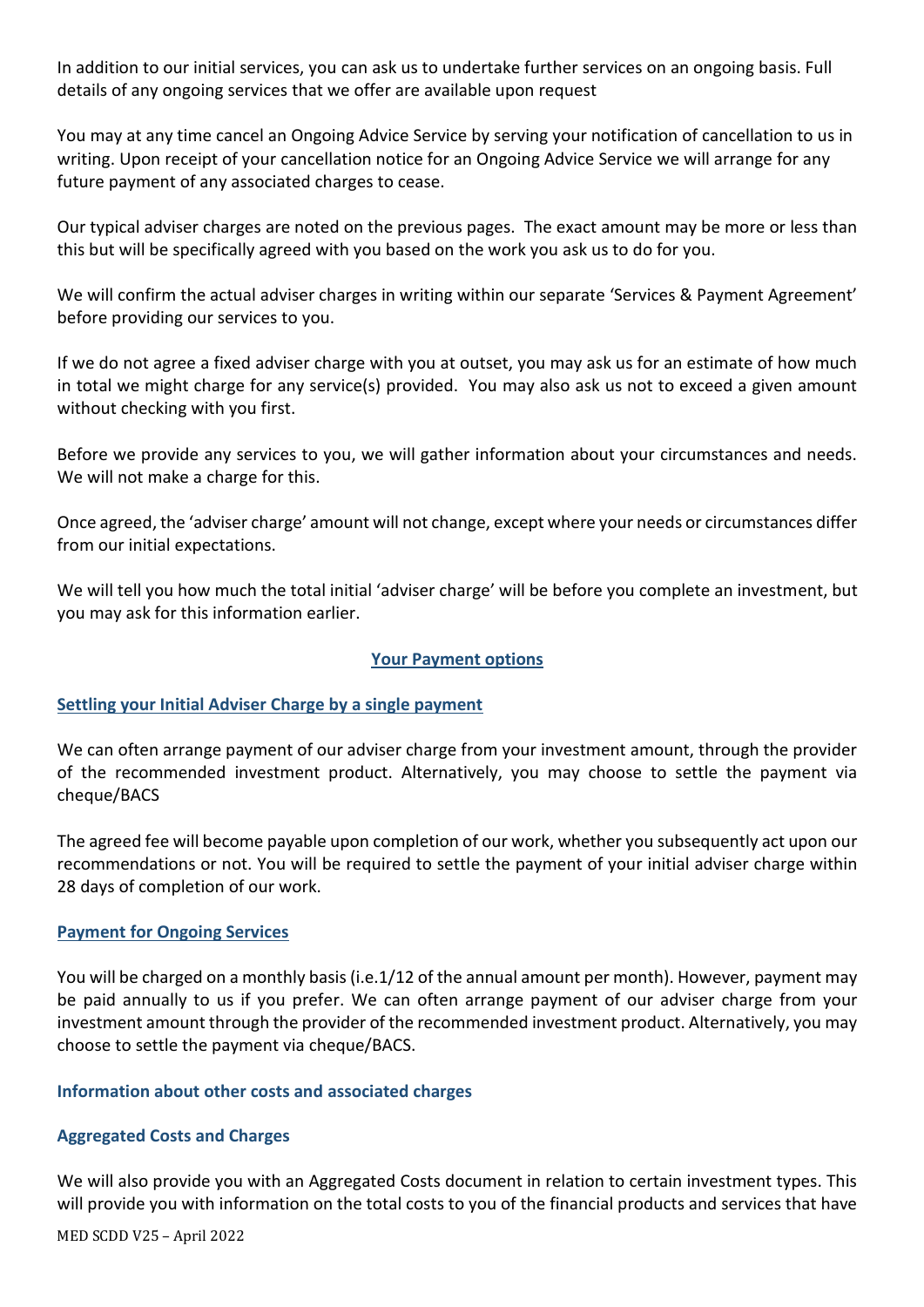been recommended for these investment types and illustrate the impact of those costs on your investment returns. This will include all third-party product and service costs as well as our firms' own adviser charges. This will be provided to you before any investment transactions take place and on an ongoing basis where you have selected to take ongoing services.

## **Other third party costs**

There may be other costs, including taxes, that are payable through other parties (such as the product provider) that we may not be party to. Such charges are normally disclosed in relevant third party documentation, for example a Key Features Document.

## **Incentive Schemes**

We operate the following types of incentive scheme/s in relation to life policies. Life policies include all insurance contracts with an investment content. This includes investment bonds, endowments, whole of life plans and personal pensions.

In addition to the other remuneration disclosed to you in this agreement the firm may also pay advisers additional bonuses for achieving quality targets in relation to life policy business. This is paid by the firm and not the insurers with whom we arrange business.

Further details on how we manage the conflicts arising from the incentive/s scheme/s outlined above are contained in our conflicts of interest policy which we can provide to you upon your request.

## **Who regulates us?**

Medics Wealth Management is a Trading Style of Medics Financial Services Limited, Tamworth Enterprise Centre, Philip Dix House, Corporation Street, Tamworth, Staffordshire B79 7DN and is authorised and regulated by the Financial Conduct Authority. Our Financial Services Register number is 131216.

Our permitted business is advising on and arranging and making arrangements for investments.

You can check this on the Financial Services Register by visiting the FCA's website https://register.fca.org.uk/ or by contacting the FCA on 0800 111 6768.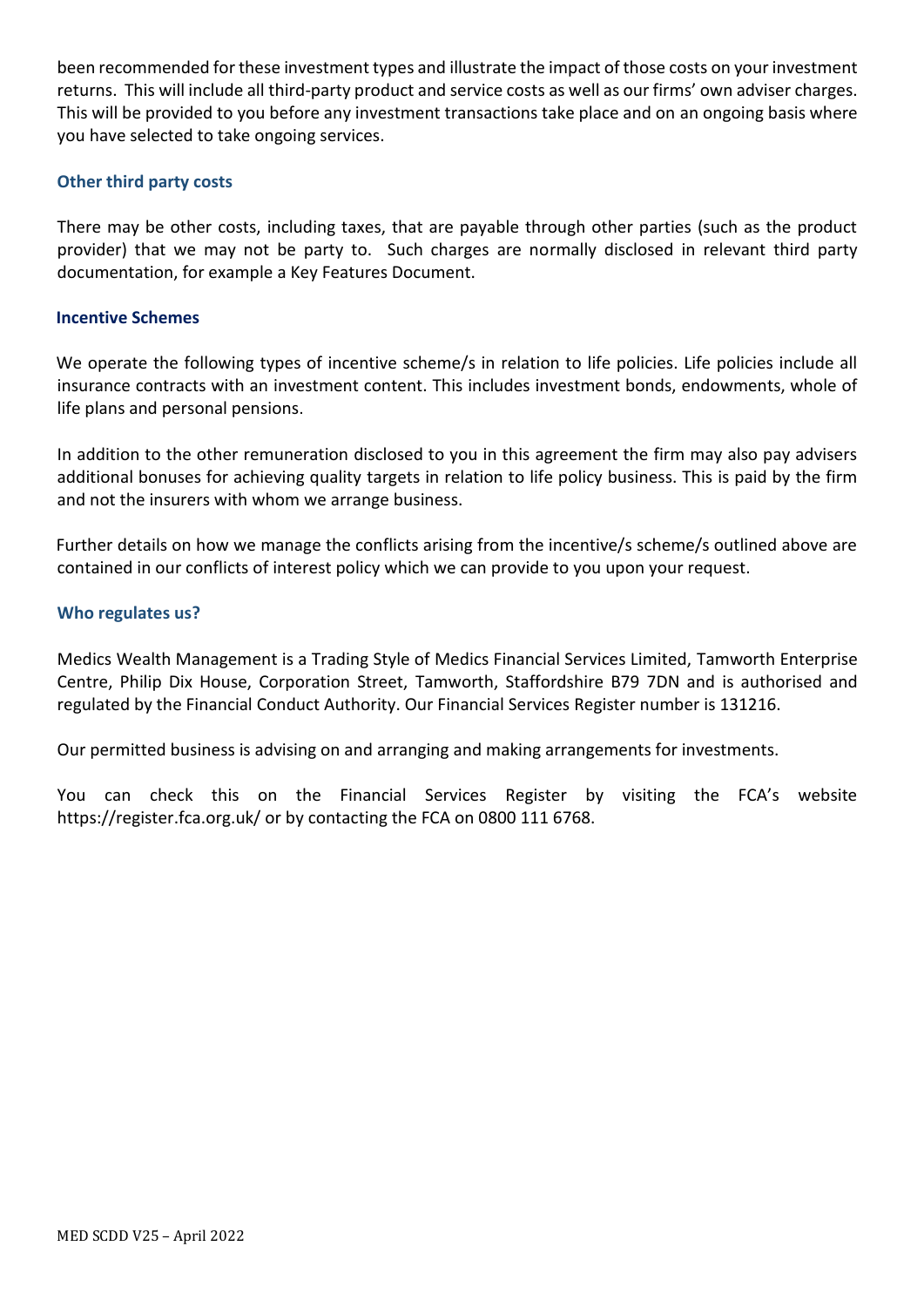**MEDICS FINANCIAL SERVICES LTD TRADING AS**





# **CLIENT AGREEMENT DOCUMENT FOR**

# **Medics Financial Services Ltd**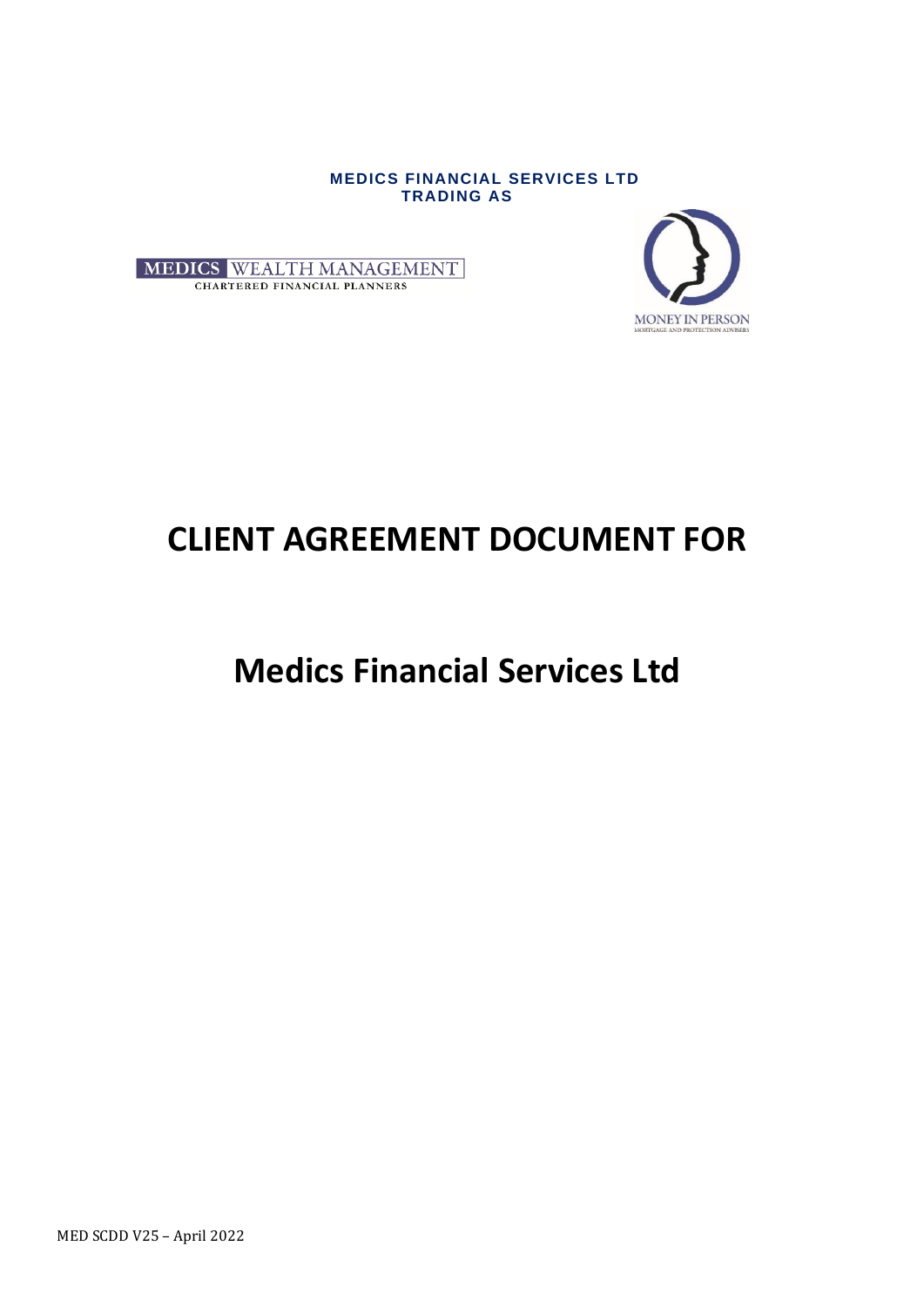#### **INVESTMENT SERVICES**

Medics Financial Services Ltd is permitted to advise on and arrange (bring about) deals in investments.

With regard to investments which we have arranged for you, these will not automatically be kept under review, but we will advise you upon your request. Ongoing advice will be offered and provided if you agree to take these services. Ongoing services can be terminated at any time.

For any investment services provided we will be acting on your behalf unless otherwise stated.

Medics Financial Services Ltd **does not handle clients' money**. We never accept a cheque made payable to us or handle cash (unless it is payment in settlement of adviser charges or disbursements for which we have sent you an invoice). If you do send us money, this may delay your transaction as we may have to return this money to you.

#### **REGULATORY STATUS**

Medics Financial Services Ltd of Tamworth Enterprise Centre, Philip Dix House, Corporation Street, Tamworth, Staffs B79 7DN is authorised and regulated by the Financial Conduct Authority. Our Financial Services Register number is 131216.

Our permitted business is advising on, arranging, and making arrangements with a view to investments.

You can check this on the Financial Services Register by visiting the FCA's website – <https://www.fca.org.uk/register> or by contacting the FCA on 0800 111 6768.

#### **COMPANIES ACT DISCLOSURE**

Medics Financial Services Ltd of Tamworth Enterprise Centre, Philip Dix House, Corporation Street, Tamworth, Staffs B79 7DN is registered in England & Wales. Registration No: 1723058

#### **CLIENT CATEGORISATION**

Unless you receive confirmation in writing to the contrary, in all our dealings on investment matters you will be treated as a Retail Client. This means that you are afforded the highest level of protection under the regulatory system and should have the right to take any complaint to the Financial Ombudsman Service (FOS).

Where we have categorised you other than as a 'retail client' (see above), you may request recategorisation under a client category which benefits from a higher degree of protection. However, we reserve the right to agree to such a re-categorisation on a case-by-case basis, and where we agree to do so it does not necessarily mean that you will have a right of access to the Financial Ombudsman Service.

Further information in respect of the Financial Ombudsman Service is available on their website at the address below:

<http://www.financial-ombudsman.org.uk/>

#### **CAPTURING YOUR NEEDS**

We are committed to providing you with a service that meets with your individual needs. To enable us to achieve this objective it is important that you are open and frank with us and provide us with all of the necessary information that we will need to deliver a service that reflects your needs. This will enable us to identify products and services that best meet with your personal circumstances. It will also help us to identify any specific needs regarding the methods by which we deliver our services to you. This may include additional ways of communication to those that we usually use as set out in the next section entitled "means of communication". For example, if you need information in large font due to sight difficulties, we can provide you with that.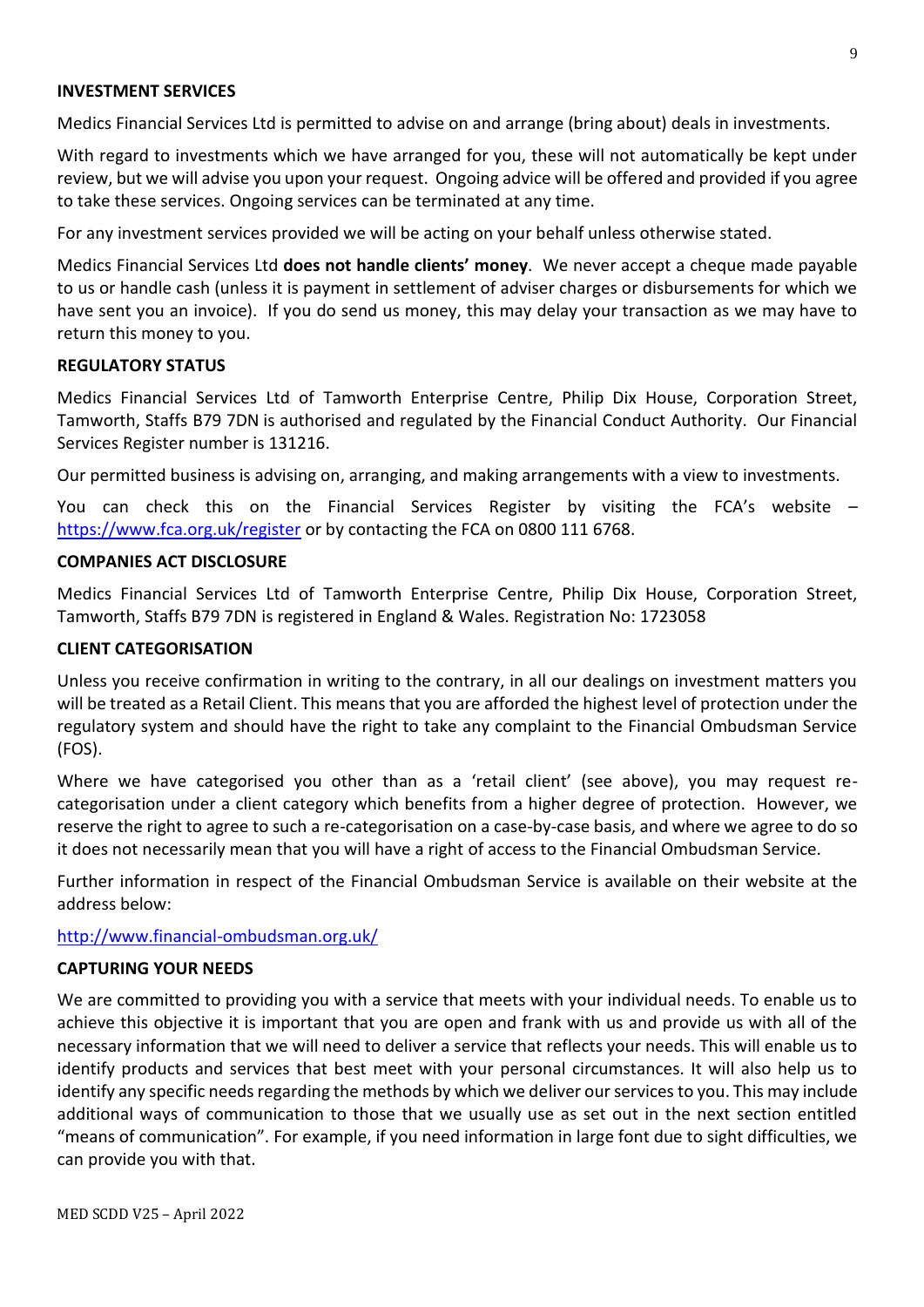Further information on how we collect and use your personal data is set out in the separate Data Privacy Notice that we have issued to you.

## **MEANS OF COMMUNICATION**

We will enter into communication with you through whatever means are convenient to you, including faceto-face, telephone, paper, e-mail, and other acceptable electronic communication methods. This information will be provided free of charge.

Our communications will ordinarily be in English, both in respect of oral and written communications.

You may at any time choose to request information in paper and free of charge that has previously been provided to you by means other than paper. For example, where a communication was originally sent by email.

You may at any time choose to change your preferences as to how we communicate with you. However, where you choose to do this, we will require you to confirm this change in writing to us.

## **RECORDS OF COMMUNICATIONS**

We are required by our regulators (the FCA) to keep records of any telephone conversations or other electronic communications with our clients in relation to the arranging of transactions in investments that are categorised as financial instruments.

Please note that for telephone conversations the records will be obtained by taping calls.

The term 'electronic communication' covers many categories of communications and includes (amongst others) video conferencing, fax, email, Bloomberg mail, SMS, business to business devices, chat, instant messaging and mobile devices applications.

We will only accept electronic communications which are specified in our call recording policy. A copy of this is available upon request.

## **INVESTMENT OBJECTIVES & RESTRICTIONS**

Following the issue of this document, any subsequent advice or recommendation offered to you will be based on your stated investment objectives, agreed level of risk you are prepared / able to take and any restrictions you wish to place on the type of investments or policies you are willing to consider. Details of your stated investment objectives will be identified during our discussions with you and confirmed within the suitability report that we will issue to you to confirm our recommendation(s). Unless confirmed in writing, to the contrary, we will assume that you do not wish to place any restrictions on the advice we give you.

## **CLIENTS RISK**

You are advised that because investments can fall as well as rise, you may not get back the full amount invested. Past performance is not a guide to future performance.

## **HOW WE CHARGE YOU FOR OUR SERVICES**

The method of paying for our services will depend on the type / level of service(s) provided.

We will discuss your payment options with you and answer any questions you may have.

We will agree the basis, frequency and method of any charges with you in writing before we carry out any work that you will be charged for.

Examples of the costs of our services are included within the 'Services and Costs Disclosure Document'.

MED SCDD V25 – April 2022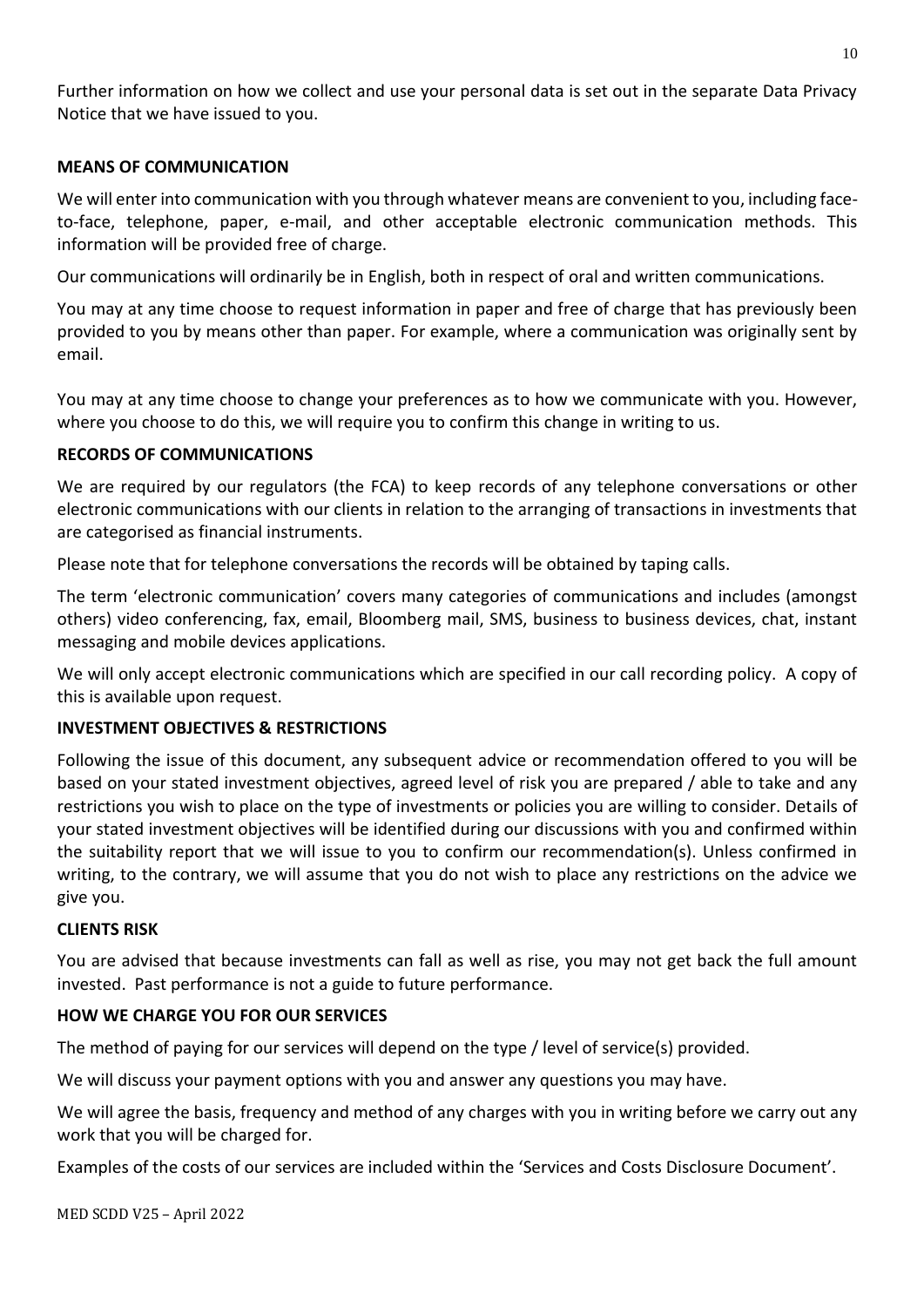We will not charge you anything until you have agreed on how much we are to be paid.

We will inform you if you have to pay VAT.

## Advised services

For advised services, you will be charged an adviser charge. The actual amount will depend on the service(s) provided to you and the amount will be agreed with you before we carry out any work that we will charge you for.

Our 'Services and Payments Agreement' that we will issue to you, will contain details of how much you will be charged and how payment is to be made.

Examples of the costs of our services are included within the 'Services and Costs Disclosure Document'.

We will not charge you anything until you have agreed on how much we are to be paid.

We will inform you if you have to pay VAT.

## Incentive Schemes

We operate incentive schemes in relation to life policies. Life policies include all insurance contracts with an investment content. This includes investment bonds, endowments, whole of life plans and personal pensions. Full details of the financial incentive schemes that we operate are contained in our 'Service and Costs Disclosure Document'.

## **ACCOUNTING TO YOU**

We will confirm to you in writing the basis of our service and the reasons for recommending any transactions transmitted or executed on your behalf. Where you agree to ongoing advice, we will provide regular reports to you regarding that service. We will agree and confirm the frequency and timing of those reports based on your needs. The extent of any ongoing review will be determined by your needs.

We will also make arrangements for all your investments to be registered in your name unless you first instruct us otherwise in writing. We will forward to you all documents showing ownership of your investments as soon as practicable after we receive them; where a number of documents relating to a series of transactions is involved, we will normally hold each document until the series is complete and then forward them to you.

## **NOMINEE & SAFE CUSTODY SERVICES**

We do not safeguard or administer client assets, but we may arrange business through platforms, which will provide custody services for your assets. Where this is the case, the legal title of investments will be registered in the name of the third party's nominee.

Transactions will be transmitted to the fund supermarket, investment wrap platform, or similar third-party investment institution for them to execute. Money or transferred assets will be placed immediately with that third party for investment – we will never hold the assets for you. We will provide you with the relevant account opening details for the identified third party such as their Terms & Conditions, Nominee and Safe Custody Service, Best Execution Policy, Execution Venues and Conflicts of Interest Policy (or equivalent documents). The legal title of investments will be in the name of the third party's nominee.

For non-platform business we will make arrangements for your investments to be registered in your name unless you first instruct us otherwise in writing.

## **RIGHT TO WITHDRAW**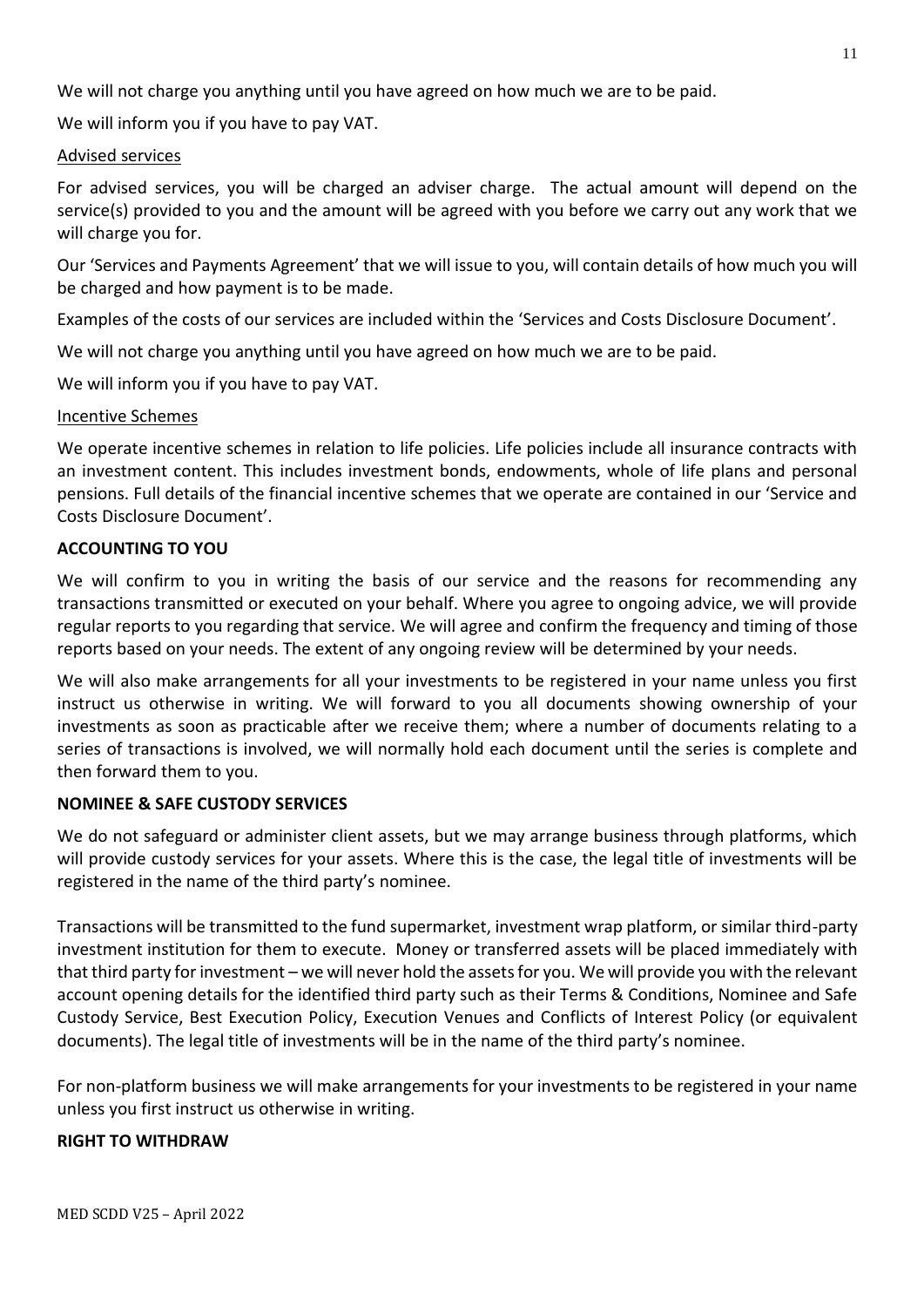In the case of many retail investment products – such as life assurance contracts, personal pension schemes, investment bonds, and collective investment arrangements (e.g. unit trusts), a right to withdraw or cancel the contract within a specified period is normally provided. Details of such rights are ordinarily contained in the product literature (e.g. Key Features document) and/or we may provide details of such rights in a separate communication.

In the case of any non-retail investment products e.g. an ISA wrapper, we will inform you in writing of any right to withdraw or cancel you may have or, if it is the case, we will inform you in writing that no such rights will apply.

## **TERMINATION OF AUTHORITY**

You or we may terminate our authority to act on your behalf at any time, without penalty. Notice of this termination must be given in writing and will take effect from the date of receipt. Termination is without prejudice to any services already provided / transactions already initiated, which will be completed according to the Client Agreement unless otherwise agreed in writing. You will be liable to pay for any transactions made and / or services carried out prior to termination and any adviser charges or other fees which may be outstanding.

## **CONFLICTS OF INTEREST**

Occasions may arise where the firm, an employee, or other associates of the firm has competing professional or personal interests which may prevent these services being provided to clients in an independent or impartial manner.

Medics Financial Services Ltd takes all the appropriate steps to prevent conflicts of interests from occurring in line with the firm's conflicts of interest policy. However, there may be occasions where a conflict of interest cannot be prevented. Where this is the case, we will disclose to you the nature of the conflict and the steps that we will take to mitigate the risks that you will be treated unfairly as a result of any conflicts identified.

We will make you aware of any conflicts of interest before the provision of services to enable you to choose whether you still wish to proceed with services. You can download a copy of the firms' conflict of interest policy from our website via the following link:

## <https://www.medicswealth.com/about-us/legal-regulatory-status/>

We may on occasion receive minor non-monetary benefits from third parties such as product providers e.g. food and drink provided at a provider training event. Where relevant, any minor non-monetary benefits received will not conflict with our duty to act in your best interests.

## **BEST EXECUTION POLICY**

It is in the interests of our clients and Medics Financial Services Ltd that we obtain the best possible result when placing orders with other firms (e.g. third party brokers) for the execution of client orders or when transmitting orders on behalf of clients for particular investments – e.g. shares. We are required under the Rules of the Financial Conduct Authority to take all sufficient steps to provide 'best execution' when carrying out such transactions.

Where we place or transmit orders for such investments on behalf of our clients, we may utilise the services of a third-party broker and base our decision to place or transmit an order on the price and cost of execution of the order. For orders in collective investment schemes (e.g. unit trust), however, the price of units or shares in the scheme is normally set by the scheme operator or manager and as such we have little influence over the price available.

MED SCDD V25 – April 2022 Full details of our best execution arrangements are provided in our Best Execution Policy, a copy of which can be provided on request.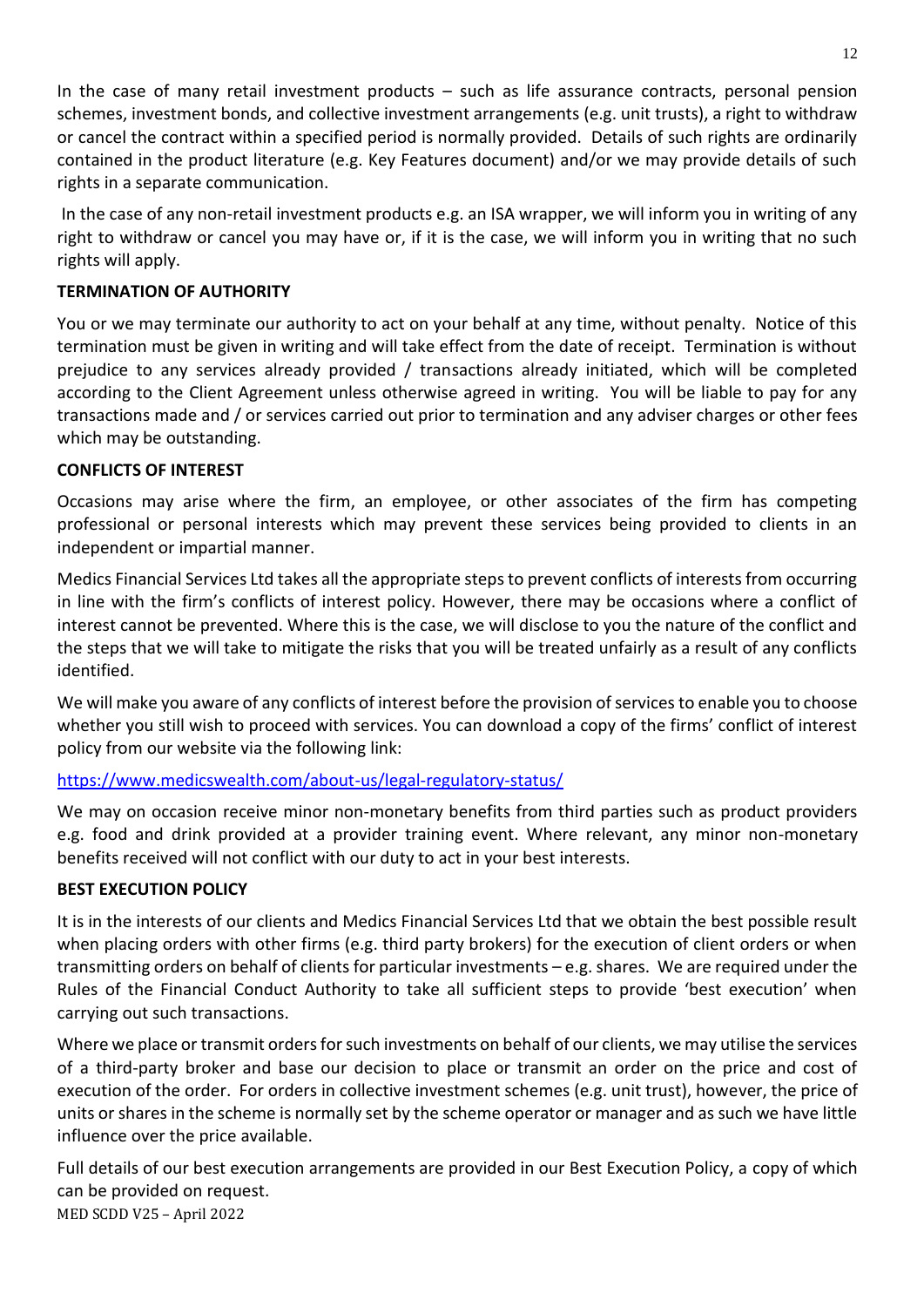#### **WHAT TO DO IF YOU HAVE A COMPLAINT**

If you wish to register a complaint, please contact us:

…**in writing** to Tracey Biggs, Compliance Administrator, Medics Financial Services Ltd, Tamworth Enterprise Centre, Philip Dix House, Corporation Street, Tamworth, Staffs B79 7DN

#### …**by phone**: telephone 01827 53310

If you cannot settle your complaint with us, you may be entitled to refer it to the Financial Ombudsman Service

#### **ARE WE COVERED BY THE FINANCIAL SERVICES COMPENSATION SCHEME (FSCS)?**

We are covered by the FSCS. You may be entitled to compensation from the scheme if we or the providers with whom we arrange business cannot meet our obligations. This depends on the type of business and the circumstances of the claim.

#### Investments

Most types of investment business are covered up to a maximum of £85,000.

#### Investment based insurance/Long term insurance, e.g. pensions and investment bonds

The maximum level of compensation for claims against provider firms declared in default on or after the 3<sup>rd</sup> July 2015 is 100% of the claim with no upper limit.

Further information about compensation scheme arrangements is available from the FSCS (www.fscs.org.uk)*.*

## **DATA PRIVACY NOTICE**

Please refer to the separate Data Privacy Notice that we have issued to you that sets out how we collect and use data about you.

#### **CLIENTS CONSENT**

This is our standard client agreement upon which we intend to rely. For your own benefit and protection you should read the terms carefully before signing, as by signing you consent to the terms contained within. If there are any terms within this agreement that you do not understand, please ask for further information. The Client Agreement will come into effect from the date of signature or on the date you instruct us to act on your behalf.

| Client Name(s)          |  |  |
|-------------------------|--|--|
| Client signature(s)     |  |  |
| Date of<br>signature(s) |  |  |
| Date of issue           |  |  |

MED SCDD V25 – April 2022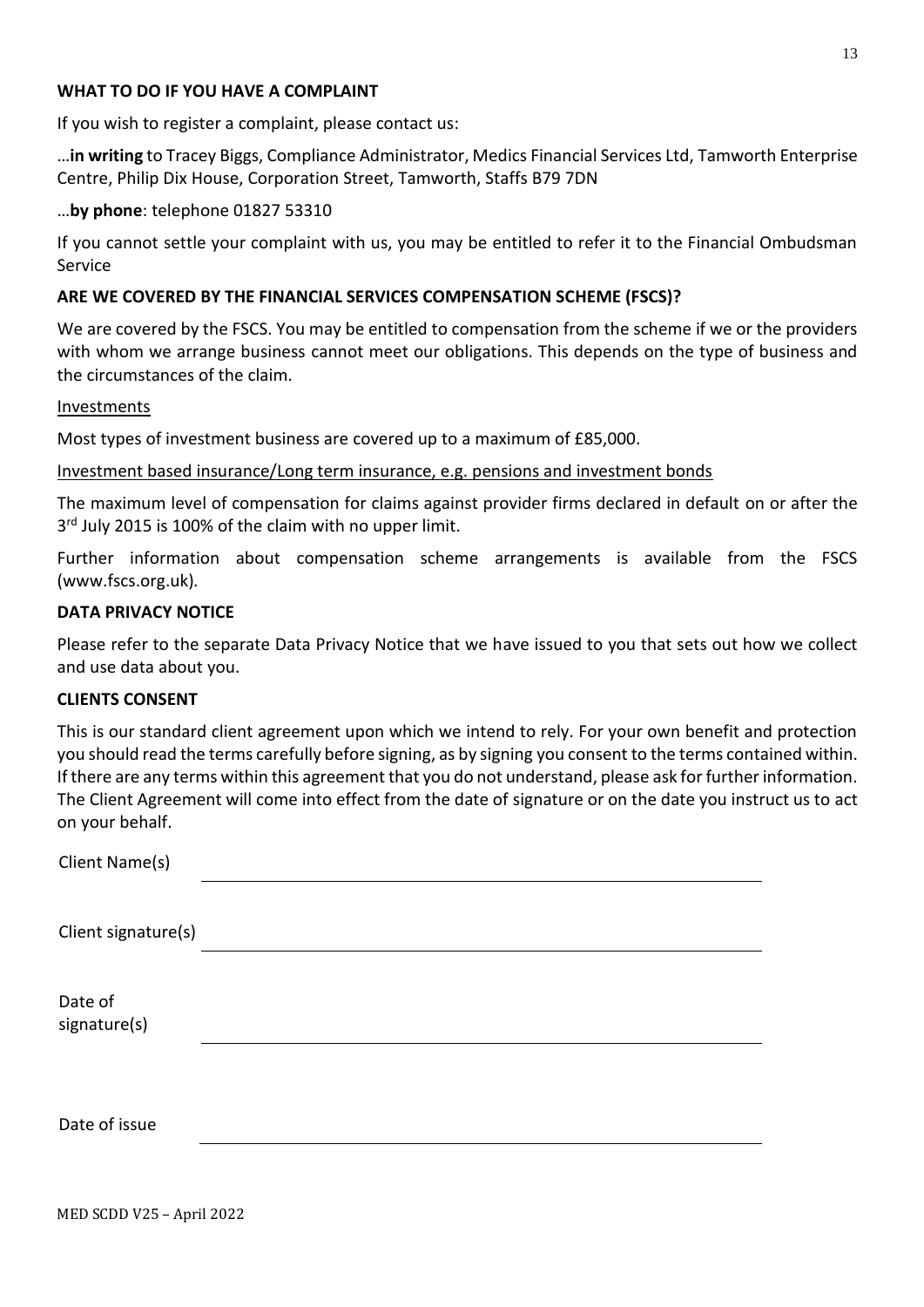#### **MEDICS FINANCIAL SERVICES LTD TRADING AS**



# **Data Privacy Notice**



data concerning your health, racial or ethnic origin, genetic data and sexual orientation. Data relating to criminal convictions or offences is

Our processing of special category data will require your specific consent. As we need your consent to process special category data you

In addition to the lawful basis for processing this information set out above, we will be processing it either (i) for the purpose of advising on, arranging or administering an insurance contract or (ii) for the

In the course of our activities relating to the prevention, detection and investigation of financial crime, we may process criminal conviction or offence information. Where we do so, in addition to the lawful basis for processing this information set out above, we will be processing it for

health information and lifestyle information when providing intermediary services in relation to a protection insurance

• criminal conviction or offence information when providing intermediary services in relation to a general insurance

also subject to additional levels of protection.

have a right to withdraw your consent at any time.

establishment, exercise or defence of legal claims.

product; and/or

product.

We may process:

#### **Data Privacy Notice**

We take your privacy very seriously and we ask that you read this privacy notice carefully as it contains important information on who we are, how and why we collect, store, use and share personal data, your rights in relation to your personal data and on how to contact us and supervisory authorities in the event you have a complaint.

#### **Who We Are**

Medics Financial Services Ltd collects, uses and is responsible for certain personal data about you. When we do so we are required to comply with data protection regulation and we are responsible as a data controller of that personal data for the purposes of those laws.

Medics Financial Services Ltd is a company registered in England and Wales (company number 01723058) whose registered office is Tamworth Enterprise Centre, Philip Dix House, Corporation Street, Tamworth, Staffordshire B79 7JN. We are authorised and regulated by the Financial Conduct Authority, Financial Services Register number is 131216.

We provide you with financial advice in relation to investments, pensions, mortgages along with general insurance and personal protection.

#### **What information do we collect about you?**

We collect information about you when you engage us for financial planning and advice. This information will relate to your personal and financial circumstances. It may also include special categories of personal data such as data about your health, if this is necessary for the provision of our services.

Information relating to usage of our website is collected using cookies. These are text files placed on your computer to collect standard internet log information and visitor behaviour information.

#### **Information about connected individuals**

We may need to gather personal information about your close family members and dependants in order to provide our service to you effectively. In such cases it will be your responsibility to ensure that you have the consent of the people concerned to pass their information on to us. We will provide a copy of this privacy notice for them or, where appropriate, ask you to pass the privacy information to them.

#### **Why do we need to collect and use your personal data?**

The primary legal basis that we will use for the processing of your data is for the performance of our contract with you. The information that we collect about you is essential for us to be able to carry out the services that you require from us effectively. Without collecting your personal data we'd also be unable to fulfil our legal and regulatory obligations.

#### **Special category data**

Certain types of personal data are considered more sensitive and so are subject to additional levels of protection under data protection legislation. These are known as 'special categories of data' and include

the purpose of compliance with regulatory requirements relating to unlawful acts and dishonesty. **How will we use the information about you?** We collect information about you in order to provide you with the

services for which you engage us.

#### **Who might we share your information with?**

In order to deliver our services to you effectively we may send your details to third parties, such as those that we engage for professional compliance, accountancy or legal services, as well as product and platform providers, that we use to arrange financial products for you.

Where third parties are involved in processing your data, we will have a contract in place with them to ensure that the nature and purpose of the processing is clear, that they are subject to a duty of confidence in processing your data and that they will only act in accordance with our written instructions.

Where it is necessary for your personal data to be forwarded to a third party, we will use appropriate security measures to protect your personal data in transit.

To fulfil our obligations in respect of prevention of money-laundering and other financial crime, we may send your details to third party agencies for identity verification purposes.

#### **How long do we keep hold of your information?**

In principle, your personal data should not be held for longer than is required under the terms of our contract for services with you. However, we are subject to regulatory requirements to retain data for

14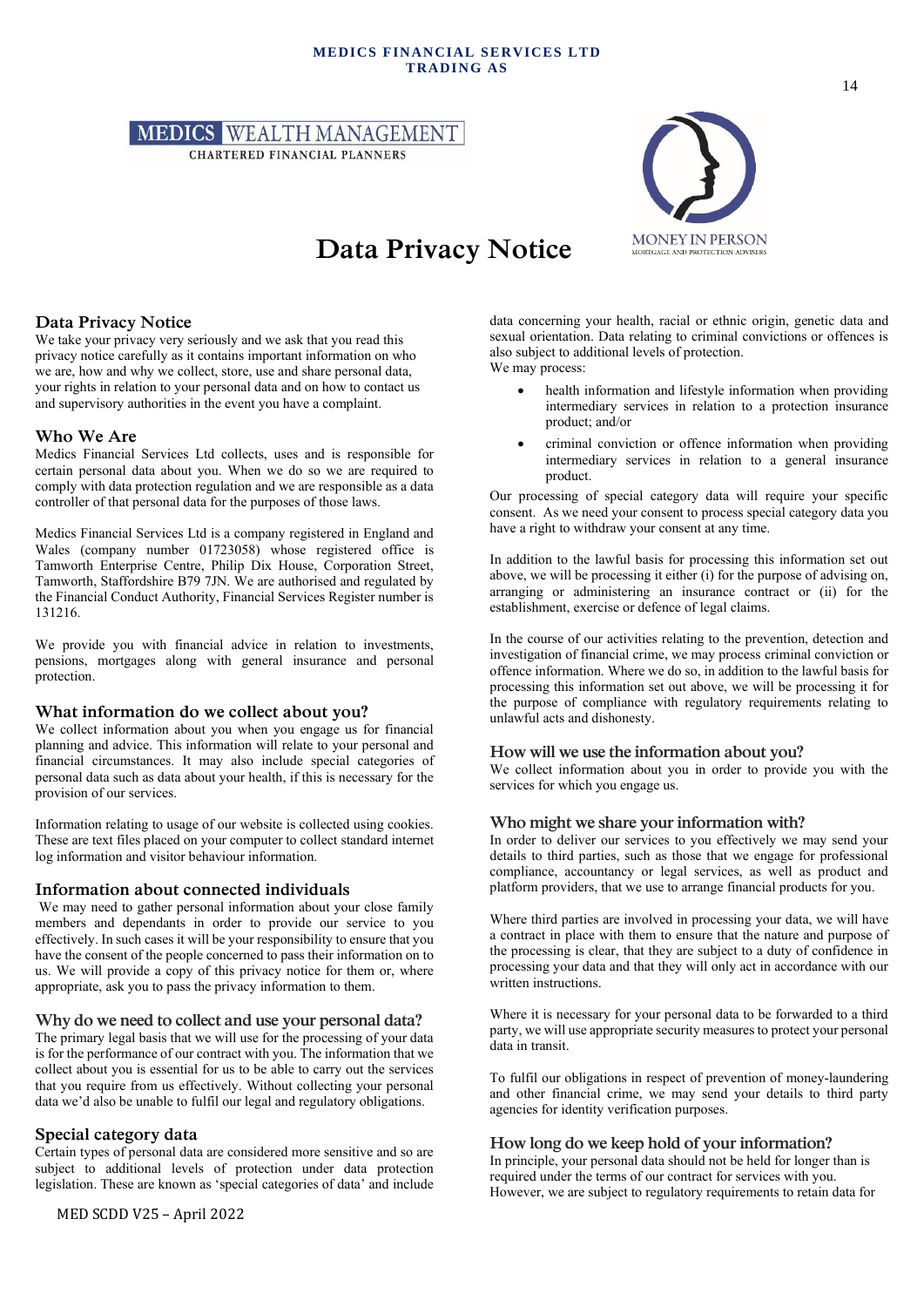specified minimum periods. We also reserve the right to retain data for longer than this due to the possibility that it may be required to defend a future claim against us.

You have the right to request deletion of your personal data. We will comply with this request, subject to the restrictions of our regulatory obligations and legitimate interests as noted above.

#### **Marketing**

We may use personal data we hold about you to help us identify, tailor and provide you with details of products and services from us that may be of interest to you. We will only do so where we have obtained your consent and then have a legitimate business reason to do this and will do so in accordance with any marketing preferences you have provided to us.

In addition, where you provided your consent, we may provide you with details of products and services of third parties where they may be of interest to you.

You can opt out of receiving marketing at any time. If you wish to amend your marketing preferences please contact us:

By phone: 01827 53310

By email: [enquiries@medicswealth.com](mailto:enquiries@medicswealth.com)

By Post: Tamworth Enterprise Centre, Philip Dix House, Corporation Street, Tamworth, Staffs B79 7DN.

#### **Your rights**

You have legal rights under data protection regulation in relation to your personal data. These are listed below:

- To access personal data
- To correct / erase personal data
- To restrict how we use personal data
- To object to how we use personal data
- To ask us to transfer personal data to another organisation
- To object to automated decisions
- To find out more about how we use personal data

We may ask you for proof of identity when making a request to exercise any of these rights. We do this to ensure we only disclose information or change your details where we know we are dealing with the right individual.

We will not ask for a fee, unless we think your request is unfounded, repetitive or excessive. Where a fee is necessary, we will inform you before proceeding with your request.

We aim to respond to all valid requests within one month. It may however take us longer if the request is particularly complicated or you have made several requests. We will always let you know if we think a response will take longer than one month. To speed up our response, we may ask you to provide more detail about what you want to receive or are concerned about.

We may not always be able to fully address your request, for example if it would impact the duty of confidentiality we owe to others, or if we are otherwise legally entitled to deal with the request in a different way.

#### **You can contact us for more information**

If you are not satisfied with the level of information provided in this privacy notice, you can ask us about what personal data we have about you, what we use your information for, who we disclose your information to, whether we transfer it abroad, how we protect it, how long we keep it for, what rights you have, how you can make a complaint, where we got your data from and whether we have carried out any automated decision making using your personal data.

If you would like to exercise any of the above rights, please:

- email or write to our Data Privacy Manager at [enquiries@medicswealth.com](mailto:enquiries@medicswealth.com) or Tamworth Enterprise Centre, Philip Dix House, Corporation Street, Tamworth, Staffs B79 7DN;
- let us have enough information to identify you, e.g. name, address, date of birth;
- let us have proof of your identity and address (a copy of your driving licence or passport and a recent utility or credit card bill); and
- let us know the information to which your request relates.

#### **Keeping your personal data secure**

We have appropriate security measures in place to prevent personal data from being accidentally lost, or used or accessed in an unauthorised way. We limit access to your personal data to those who have a genuine business need to know it. Those processing your information will do so only in an authorised manner and are subject to a duty of confidentiality.

We also have procedures in place to deal with any suspected data security breach. We will notify you and any applicable regulator of a suspected data security breach where we are legally required to do so.

#### **Cookies**

We use cookies to track visitor use of the website and to compile statistical reports on website activity.

#### **For further information visit:**

<http://www.allaboutcookies.org/>

You can set your browser not to accept cookies and the above website tells you how to remove cookies from your browser. However in a few cases some of our website features may not function as a result.

#### **Other websites**

Our website contains links to other websites. This privacy policy only applies to our website so when you link to other websites you should read their own privacy policies.

#### **What can you do if you are unhappy with how your personal data is processed?**

If you are not happy with the way we are handling your information, you have a right to lodge a complaint with the Information Commissioners Office. It has enforcement powers and can investigate compliance with data protection regulation:

> Information Commissioner's Office Wycliffe House Water Lane Wilmslow Cheshire SK9 5AF 0303 123 1113 (local rate)

We ask that you please attempt to resolve any issues with us before the ICO.

#### **Changes to our privacy policy**

We keep our privacy policy under regular review and we will place any updates on our website or inform you of any changes when they occur. This privacy policy was last updated on 22 June 2021.

#### **How to contact us**

Please contact our Data Privacy Manager if you have any questions about this privacy notice or the information we hold about you.

If you wish to contact our Data Privacy Manager please send an email to[: enquiries@medicswealth.com](mailto:enquiries@medicswealth.com) or write to us at Tamworth Enterprise Centre, Philip Dix House, Corporation Street, Tamworth, Staffs B79 7DN.